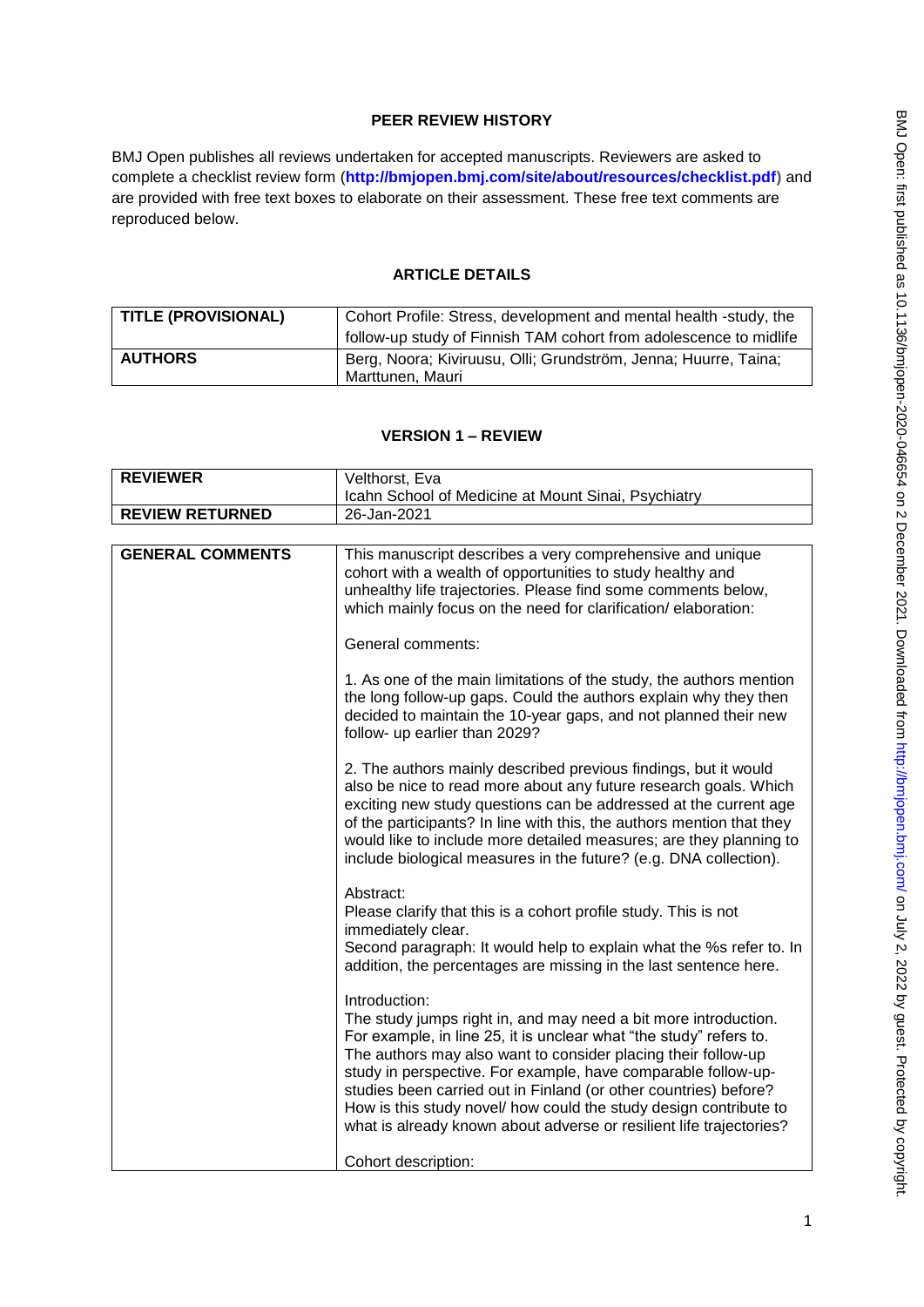| Is there any data on whether the target population in Tampere is<br>representative for the rest of the Finnish population (e.g. in terms<br>of SEP, education etc.)?                                                                                                |
|---------------------------------------------------------------------------------------------------------------------------------------------------------------------------------------------------------------------------------------------------------------------|
| Follow-up information<br>The authors mention that the response rates were good. It would<br>be helpful to see some reference here to back up this statement,<br>and to see how response rates compare to other cohort studies.                                      |
| Page 6, Line 39-41: "Important predictors of non-response were<br>gender and school performance at age 16". Could the authors<br>please explain whether female or male, and whether higher or<br>lower school performance was associated with attrition?            |
| Measurements:<br>A reference to the ICD is missing.                                                                                                                                                                                                                 |
| Will the ICD also be used to confirm (mental) health diagnoses in<br>the study sample? If not, how was chronic illness established?<br>(e.g. by asking about physician assigned diagnoses?). It may be<br>useful to describe this in a bit more detail in the text. |
| Table 2. Please write out and provide references to the R-BDI,<br>GHQ-12, K10, and AUDIT in the footnote.                                                                                                                                                           |
| Findings to date:<br>Page 10, line 30: What does "health selection in men" refer to?                                                                                                                                                                                |
| Data availability statement:                                                                                                                                                                                                                                        |
| The statement "Data are available upon request" contradicts<br>previous statements that data are not freely available. I may have<br>misunderstood, but it would be good to clarify.                                                                                |

| <b>REVIEWER</b>         | Lee, Jungmin                                                                                                                                                                                                                                                                                                                                                                                                                                                                                                                                                                                                                                                                                                                                                              |
|-------------------------|---------------------------------------------------------------------------------------------------------------------------------------------------------------------------------------------------------------------------------------------------------------------------------------------------------------------------------------------------------------------------------------------------------------------------------------------------------------------------------------------------------------------------------------------------------------------------------------------------------------------------------------------------------------------------------------------------------------------------------------------------------------------------|
|                         | National Youth Policy Institute                                                                                                                                                                                                                                                                                                                                                                                                                                                                                                                                                                                                                                                                                                                                           |
| <b>REVIEW RETURNED</b>  | 05-Feb-2021                                                                                                                                                                                                                                                                                                                                                                                                                                                                                                                                                                                                                                                                                                                                                               |
|                         |                                                                                                                                                                                                                                                                                                                                                                                                                                                                                                                                                                                                                                                                                                                                                                           |
| <b>GENERAL COMMENTS</b> | The goal of this study is to show a cohort profile as a longitudinal<br>study. Using the descriptive method shows remarkable findings for<br>physical and mental health, health behavior, social-economic<br>status, psychosocial resources, social relationships, and so on. It<br>is a significant study to identify life trajectory (getting older from<br>adolescence to mid-aged) by socioeconomic position, parental<br>divorce, chronic diseases, psychosomatic symptoms, psychosocial<br>resources, and substance abuse. However, my enthusiasm for this<br>paper was dampened by some substantial methodological<br>concerns and unprofessional academic writing. Therefore, I have<br>some major and minor feedback that I hope will improve the<br>manuscript. |
|                         | 1. The research questions are unclear and seem not to be<br>connected by providing findings. Moreover, the authors enumerate<br>their findings but describing those findings did not focus on making<br>a connection by the individual's development (or getting older)<br>even though the study is a longitudinal study. For example, on<br>page 10, the authors declare that they examine the role of SEF,<br>parental divorce, chronic diseases, psychosomatic symptoms,<br>psychosocial resources, and alcohol use and of course, I could<br>see the relationship among these variables in the following                                                                                                                                                              |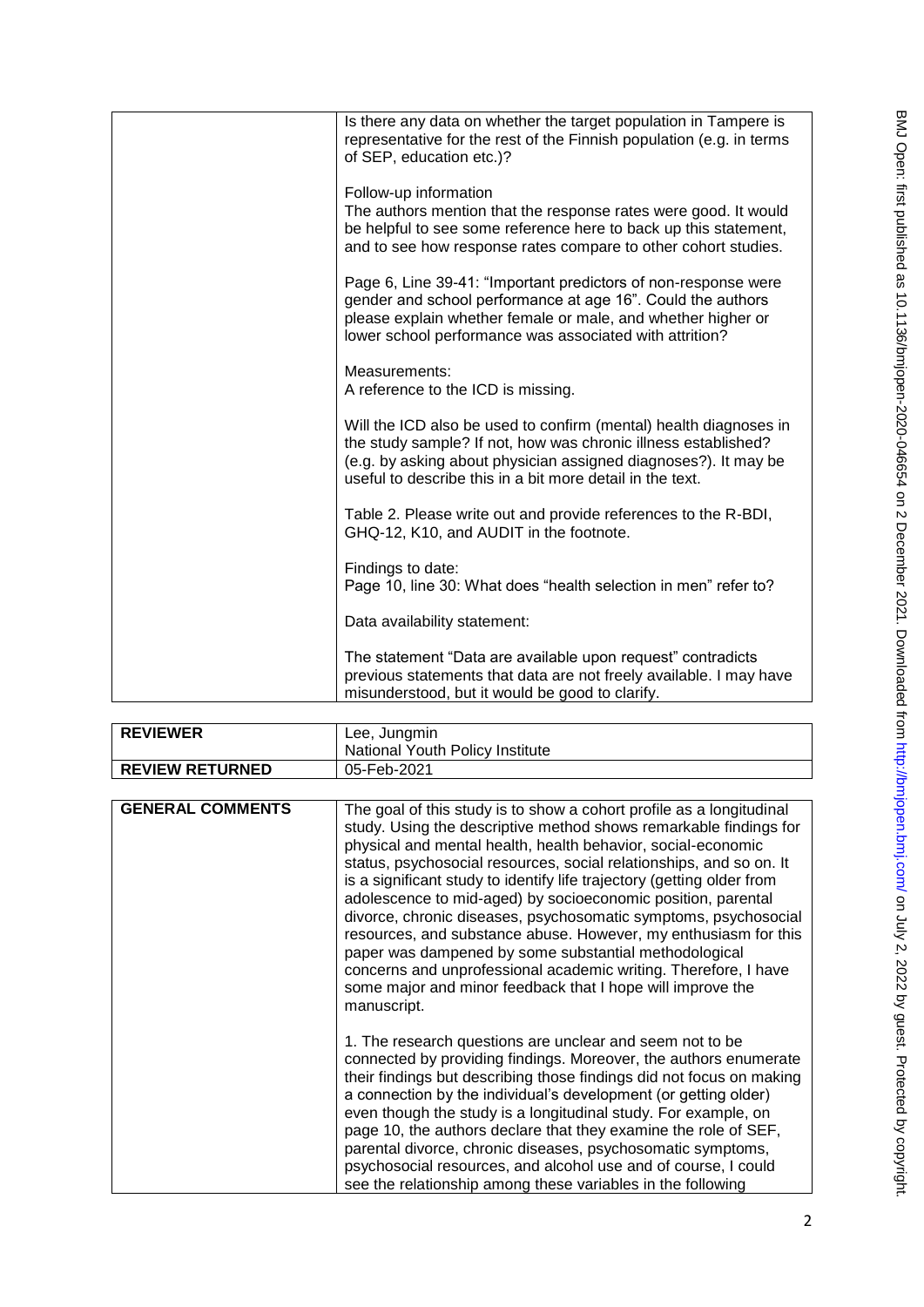| sections, but that seems not to organize well so that readers follow<br>the main findings and their meaning. I want to suggest the authors<br>focus on reorganizing the findings of what SEP, Psychosocial<br>resources showed kinds of differences, and so on by individual<br>development (getting older). |
|--------------------------------------------------------------------------------------------------------------------------------------------------------------------------------------------------------------------------------------------------------------------------------------------------------------|
| 2. What kinds of statistical methods did the authors use to address<br>the research question? To make a strength of the study, the<br>authors had better identify or provide what evidence was used<br>rather than just citation of the previous paper.                                                      |
| 3. Language usage. The authors used "better self-esteem" "better<br>school achievement" on page 11, but I would suggest rethinking<br>the expression to exclude their value.                                                                                                                                 |
| I am grateful to have a chance to review this manuscript. I hope<br>the authors find this feedback helpful in future drafts.                                                                                                                                                                                 |

# **VERSION 1 – AUTHOR RESPONSE**

Reviewer: 1

Dr. Eva Velthorst, Icahn School of Medicine at Mount Sinai Comments to the Author: This manuscript describes a very comprehensive and unique cohort with a wealth of opportunities to study healthy and unhealthy life trajectories. Please find some comments below, which mainly focus on the need for clarification/ elaboration:

General comments:

1. As one of the main limitations of the study, the authors mention the long follow-up gaps. Could the authors explain why they then decided to maintain the 10-year gaps, and not planned their new follow- up earlier than 2029?

RESPONSE: This is a valid question, which will need more elaboration from us in the future. It is true that a 10 year gap is a long period between the follow-ups, and ideally we would conduct the study within shorter intervals, every five years for example. However, the tight financial and personnel resources set us some limits. Nevertheless, we need to consider the possibility of conducting the coming follow-up waves with shorter time intervals. We changed the wording in the text accordingly suggesting that the next follow-up will be in 2029 at the latest. Thank you for this insightful comment.

2. The authors mainly described previous findings, but it would also be nice to read more about any future research goals. Which exciting new study questions can be addressed at the current age of the participants? In line with this, the authors mention that they would like to include more detailed measures; are they planning to include biological measures in the future? (e.g. DNA collection). RESPONSE: Thank you for this interesting suggestion. We have now added information on our ongoing and planned research. Regarding the more detailed measures, we were referring to childhood circumstances namely time before age 14 and we have considered linking the survey data with register data (e.g. household income of the childhood family, child health clinic data) from that time. It would also be possible to expand our research questions to include biological measures in adulthood (including DNA) and earlier we had some preliminary ideas on this. However, as we currently we have no specific plans on collecting biological data, we have omitted these plans from the cohort profile. This is also very much a question of resources.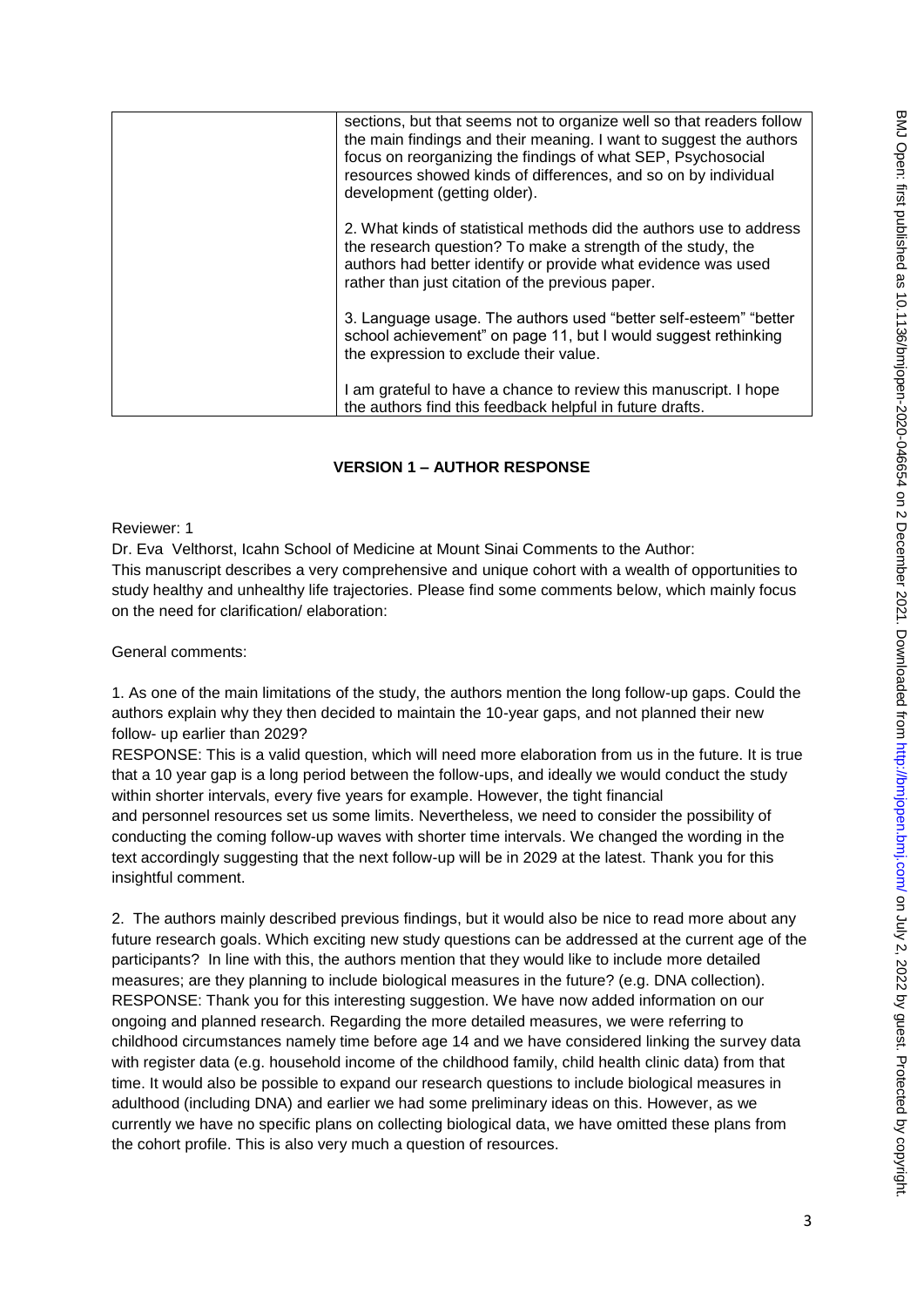Current and future research areas include e.g. longitudinal associations between mental health (e.g. depressive symptoms, self-esteem) and 1) substance use (alcohol and tobacco), 2) family transitions (e.g. parenthood, relationship status) and 3) retirement.

#### Abstract:

Please clarify that this is a cohort profile study. This is not immediately clear.

Second paragraph: It would help to explain what the %s refer to. In addition, the percentages are missing in the last sentence here.

RESPONSE: As suggested we have now clarified the nature of this paper in the abstract and also elucidated information on percentages and added missing information.

Participants: In 1981 (N=2242, 98.0% of the target population), 1982 (N=2191, 95.6%) and 1983 (N=2194, 96.7%) during school classes surveys were conducted to all Finnish-speaking pupils (mostly born 1967) in the Tampere region in Finland. Participants of a the school study at age 16 in 1983 (N=2194) comprised the base population for the longitudinal data and were followed up using postal questionnaires in the years 1989, 1999, 2009 and 2019 at ages 22 (N=1656, 75.5% of the age 16 participants), 32 (N=1471, 67.0%), 42 (N=1334, 60.8%), and 52 (N=1160, 52.9%).

### Introduction:

The study jumps right in, and may need a bit more introduction. For example, in line 25, it is unclear what "the study" refers to.

The authors may also want to consider placing their follow-up study in perspective. For example, have comparable follow-up- studies been carried out in Finland (or other countries) before? How is this study novel/ how could the study design contribute to what is already known about adverse or resilient life trajectories?

RESPONSE: We thank the reviewer for this comment and have now broadened the Introduction as suggested.

The Stress, development and mental health (TAM) –cohort was set up to investigate how people experiencing stress and difficulties, could be supported in their development and how to prevent problems in health and well-being [1].

Some other Nordic longitudinal cohort studies with similar or longer follow-up time have been conducted [3-5], but in these studies the starting point has not been mental health perspective. TAM cohort study is particularly focused on mental health (broadly defined) and on the role of risk and protective factors in the development of mental health during the life course, and the data is based on a whole age cohort of one region.

### Cohort description:

Is there any data on whether the target population in Tampere is representative for the rest of the Finnish population (e.g. in terms of SEP, education etc.)? RESPONSE: This is an important question and we have now described this in more detail.

Educational level among Tampere residents resembled levels in other cities in Finland[7].(in the 1980s)

During the follow-ups the participants represented well the whole age cohort in Finland, e.g. in terms of marital status[11]. Compared to Finnish population in general the cohort was more educated, but in comparison to population living in cities the educational level was similar[7].

Follow-up information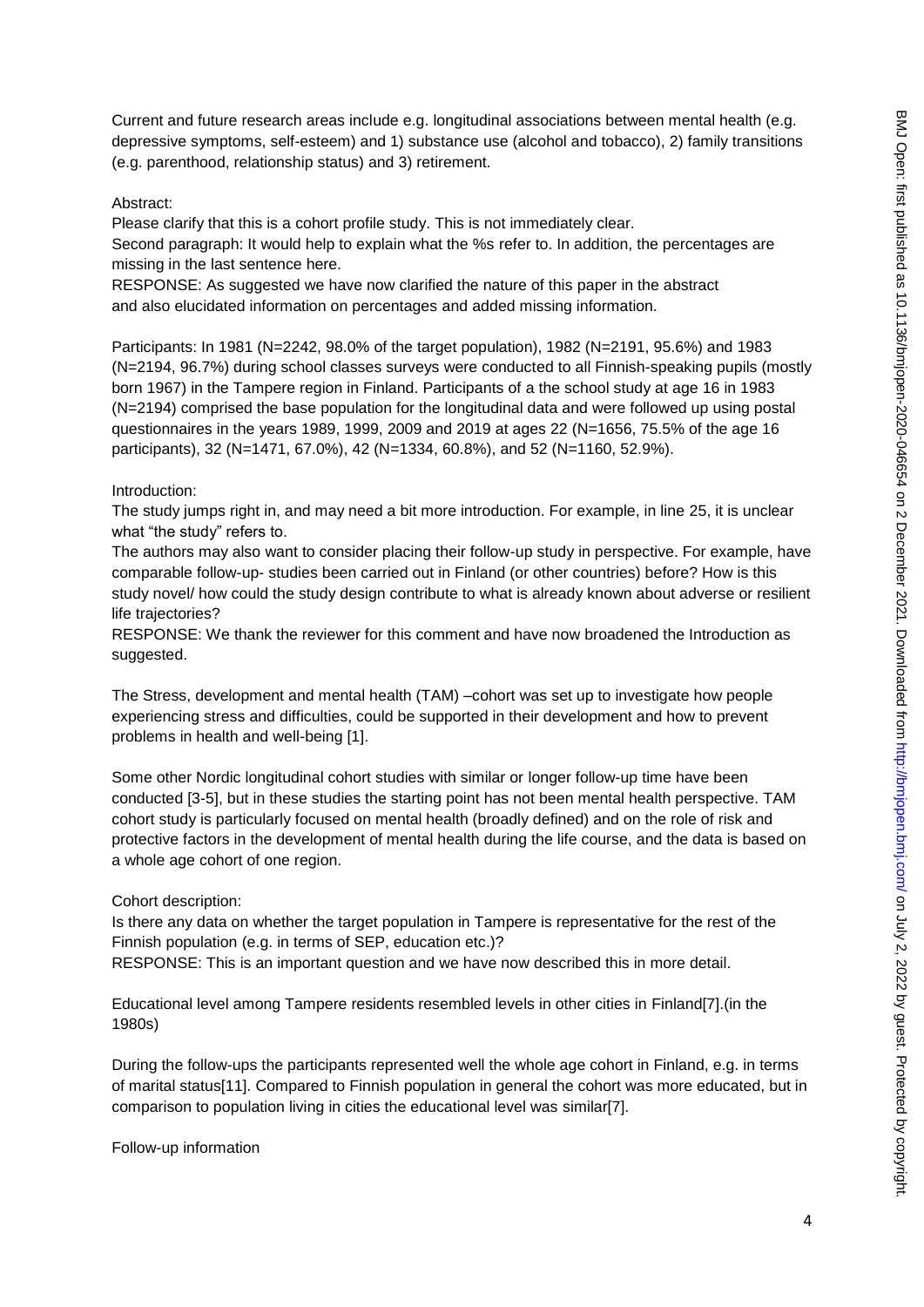The authors mention that the response rates were good. It would be helpful to see some reference here to back up this statement, and to see how response rates compare to other cohort studies. RESPONSE: We have now rephrased this sentence.

Even though the participation rates have somewhat declined, the response rates are good compared to postal questionnaires in general[8-9].

Page 6, Line 39-41: "Important predictors of non-response were gender and school performance at age 16". Could the authors please explain whether female or male, and whether higher or lower school performance was associated with attrition?

RESPONSE: Thank you for this important suggestion. We have now explained this issue in more detail.

The results of that analysis showed that the most important predictors of non-response were male gender and poor school performance at age 16 years.

Measurements: A reference to the ICD is missing. RESPONSE: We have now added the references.

Will the ICD also be used to confirm (mental) health diagnoses in the study sample? If not, how was chronic illness established? (e.g. by asking about physician assigned diagnoses?). It may be useful to describe this in a bit more detail in the text.

RESPONSE: All measures are self-reported, apart from information on deaths. The respondents reported chronic illness by answering yes/no to a list of most common illnesses (e.g. diabetes, allergy, depression) and reporting other illnesses to an open question. We have now clarified this issue in the text and Table 2.

Table 2. Please write out and provide references to the R-BDI, GHQ-12, K10, and AUDIT in the footnote.

RESPONSE: We have now added this requested information.

Findings to date:

Page 10, line 30: What does "health selection in men" refer to? RESPONSE: We have now clarified this. Health selection refers to symptoms predicting SEP, i.e. that those with more symptoms (ill health) are "selected" to lower SEP.

Data availability statement:

The statement "Data are available upon request" contradicts previous statements that data are not freely available. I may have misunderstood, but it would be good to clarify. RESPONSE: Thank you for pointing out this ambiguity in the text, we have now clarified this issue.

Suggestions for scientific collaboration are welcome.

### Reviewer: 2

Dr. Jungmin Lee, National Youth Policy Institute Comments to the Author:

The goal of this study is to show a cohort profile as a longitudinal study. Using the descriptive method shows remarkable findings for physical and mental health, health behavior, social-economic status, psychosocial resources, social relationships, and so on. It is a significant study to identify life trajectory (getting older from adolescence to mid-aged) by socioeconomic position, parental divorce,